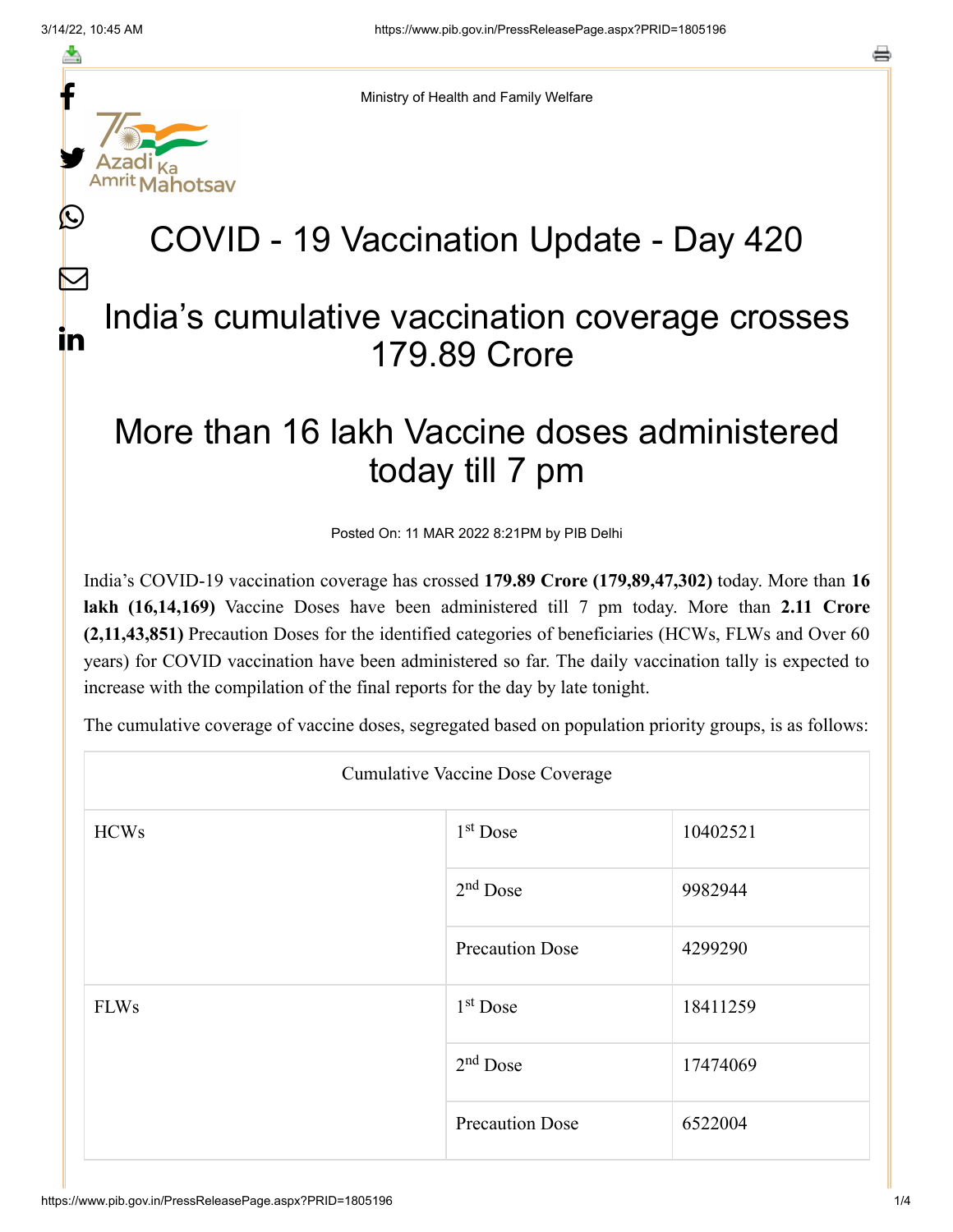| f<br>$\bigcirc$<br>K<br>in | Age Group 15-18 years                        | 1 <sup>st</sup> Dose   | 55789422   |
|----------------------------|----------------------------------------------|------------------------|------------|
|                            |                                              | $2nd$ Dose             | 33298378   |
|                            | Age Group 18-44 years                        | 1 <sup>st</sup> Dose   | 553172096  |
|                            |                                              | $2nd$ Dose             | 454116901  |
|                            | Age Group 45-59 years                        | 1 <sup>st</sup> Dose   | 202499426  |
|                            |                                              | $2nd$ Dose             | 182450981  |
|                            | Over 60 years                                | 1 <sup>st</sup> Dose   | 126573196  |
|                            |                                              | $2nd$ Dose             | 113632258  |
|                            |                                              | <b>Precaution Dose</b> | 10322557   |
|                            | Cumulative 1 <sup>st</sup> dose administered |                        | 966847920  |
|                            | Cumulative 2 <sup>nd</sup> dose administered |                        | 810955531  |
|                            | <b>Precaution Dose</b>                       |                        | 21143851   |
|                            | Total                                        |                        | 1798947302 |

Today's achievement in the vaccination exercise, segregated by population priority groups, is as follows:

| Date: 11 <sup>th</sup> March, 2022 (420 <sup>th</sup> Day) |                        |      |  |
|------------------------------------------------------------|------------------------|------|--|
| <b>HCWs</b>                                                | $1st$ Dose             | 67   |  |
|                                                            | $2nd$ Dose             | 1176 |  |
|                                                            | <b>Precaution Dose</b> | 9184 |  |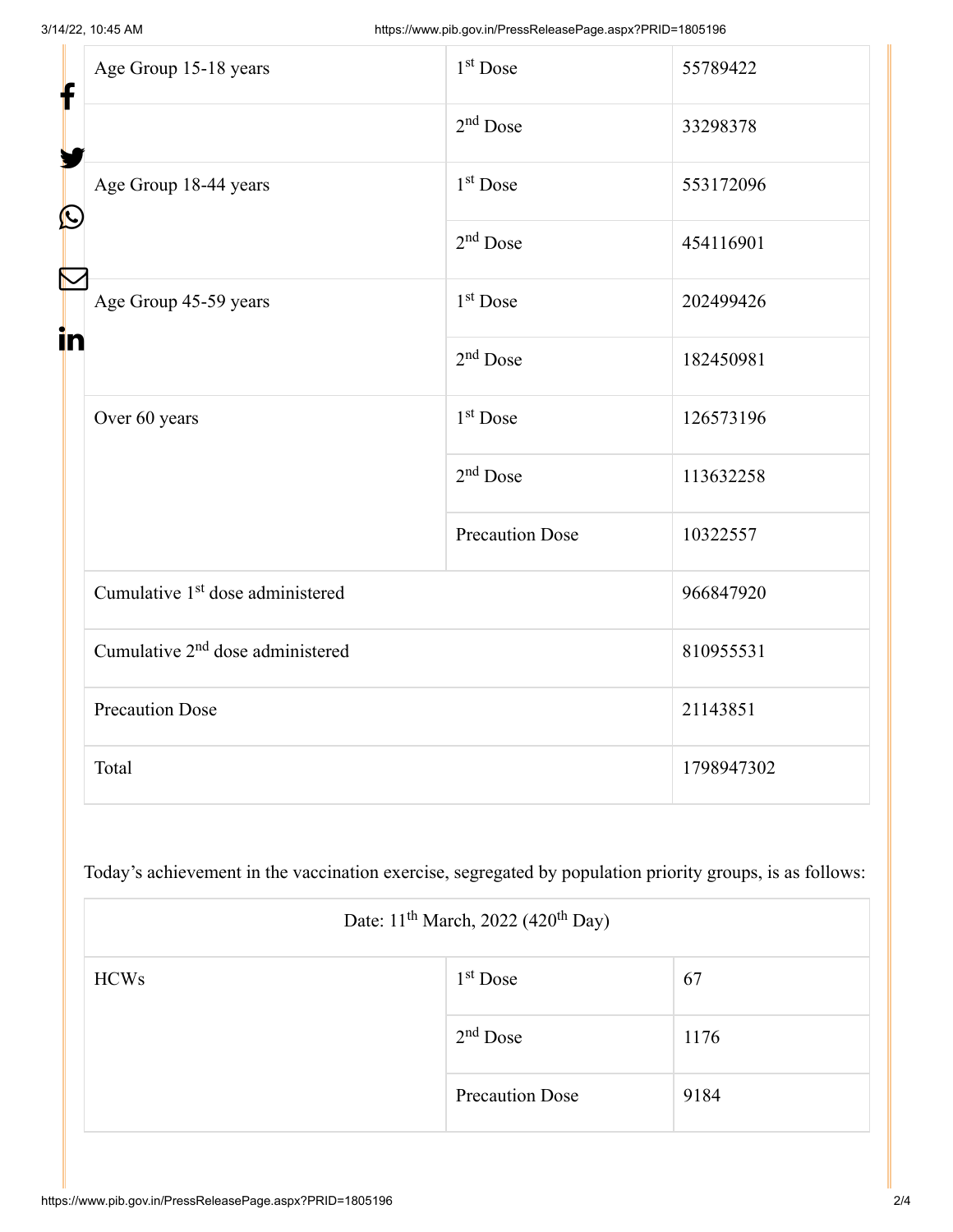| f            | <b>FLWs</b>                                  | $1st$ Dose             | 88      |  |
|--------------|----------------------------------------------|------------------------|---------|--|
|              |                                              | $2nd$ Dose             | 1721    |  |
|              |                                              | Precaution Dose        | 22657   |  |
| $\bf \Omega$ | Age Group 15-18 years                        | 1 <sup>st</sup> Dose   | 62003   |  |
| in           |                                              | $2nd$ Dose             | 371538  |  |
|              | Age Group 18-44 years                        | $1st$ Dose             | 88496   |  |
|              |                                              | $2nd$ Dose             | 704574  |  |
|              | Age Group 45-59 years                        | 1 <sup>st</sup> Dose   | 14168   |  |
|              |                                              | $2nd$ Dose             | 169914  |  |
|              | Over 60 years                                | $1st$ Dose             | 9053    |  |
|              |                                              | $2nd$ Dose             | 106081  |  |
|              |                                              | <b>Precaution Dose</b> | 53449   |  |
|              | Cumulative 1 <sup>st</sup> dose administered |                        | 173875  |  |
|              | Cumulative 2 <sup>nd</sup> dose administered |                        | 1355004 |  |
|              | <b>Precaution Dose</b>                       |                        | 85290   |  |
|              | Total                                        |                        | 1614169 |  |

The vaccination exercise as a tool to protect the most vulnerable population groups in the country from COVID-19 continues to be regularly reviewed and monitored at the highest level.

\*\*\*\*

MV